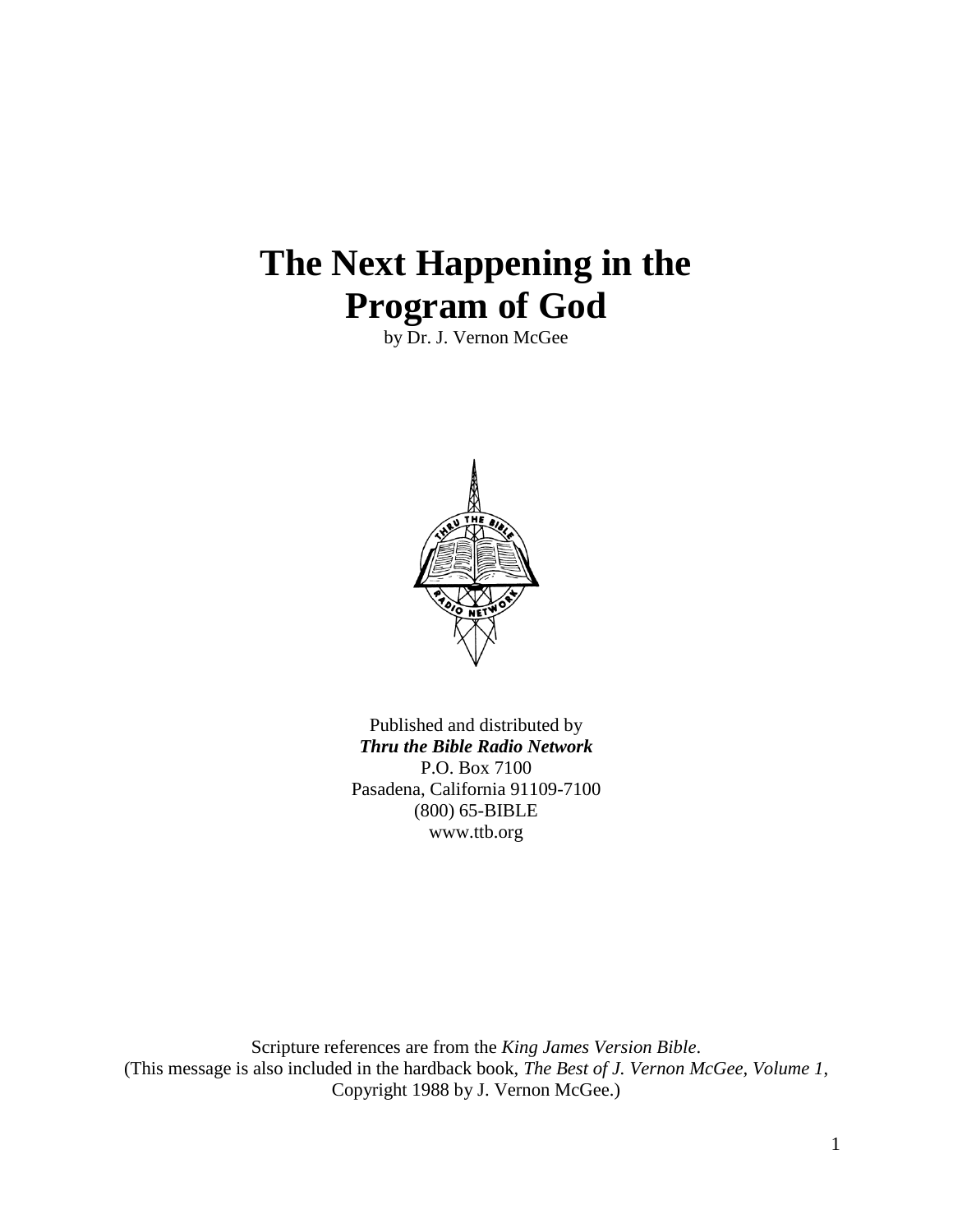Today in southern California, as well as across the country, we're hearing some strange things in the area of prophecy coming from some men at whom I'm rather surprised. They are right on the border of setting a date. Some were saying Christ would come by 1980. Others say He will be here by the end of the century. Now they worry me because they seem to have a line into heaven that I don't have. That worries me a great deal because I'd like to have that line also, and I simply don't have it. And if you want to know the truth, they don't have it either.

#### **What's Next?**

The Word of God tells us what the next happening is. And the Word of God calls it the Rapture. There are three great passages of Scripture on the Rapture: John 14 is one; 1 Thessalonians 4, beginning with verse 13 is a second; and the third is 1 Corinthians 15. But now I'm turning to 1 Thessalonians 4, a very familiar passage for those that are acquainted with this field of prophecy.

*But I would not have you to be ignorant, brethren, concerning them which are asleep, that ye sorrow not, even as others which have no hope. For if we believe that Jesus died and rose again, even so them also which sleep in Jesus will God bring with him. For this we say unto you by the word of the Lord, that we which are alive and remain unto the coming of the Lord shall not prevent* [shall not go before] *them which are asleep. For the Lord himself shall descend from heaven with a shout, with the voice of the archangel, and with the trump of God: and the dead in Christ shall rise first: then we which are alive and remain shall be caught up together with them in the clouds, to meet the Lord in the air: and so shall we ever be with the Lord. Wherefore comfort one another with these words.* (vv. 13-18)

This passage has been called one of the most important prophetic passages in Scripture, and certainly I would concur in that. Notice that it teaches the imminent and impending coming of Christ. And now hear me rather carefully. That does not mean the *immediate* or even the *soon* coming of Christ. Now we have used, and I have used, that expression for years – "The soon coming of Christ.‖ But this is not the language of the Word of God. The word is the *approaching* coming. The next event on the agenda of God is when He takes His church out of the world. *When* that will take place, we are given no indication whatsoever. We're just told that's the next event. It may be tomorrow. It could be this year. It may not be. Don't quote me as saying He's coming this year – I didn't. I don't know. He may come this century – I don't know. He may not come this century.

Now let me illustrate this with a very homely illustration. Last winter Mrs. McGee and I made our annual trip to Florida. It seems strange for Californians to be going to Florida in the wintertime, but that's what we've been doing, and we've had a wonderful ministry down there. This time we got on one of the new DC-10s. We had never been on one of them before, and we were very much interested in this new plane. It took off, went out over the Pacific, circled to the left, and while we were still in sight of the airport, the captain came on the intercom and introduced himself. He told us what the weather was. He said, "The weather here in California is lovely, and the report we get from Florida is that the weather is lovely down there. But you know we go over Texas, and you can't tell about the weather there." We were listening to him very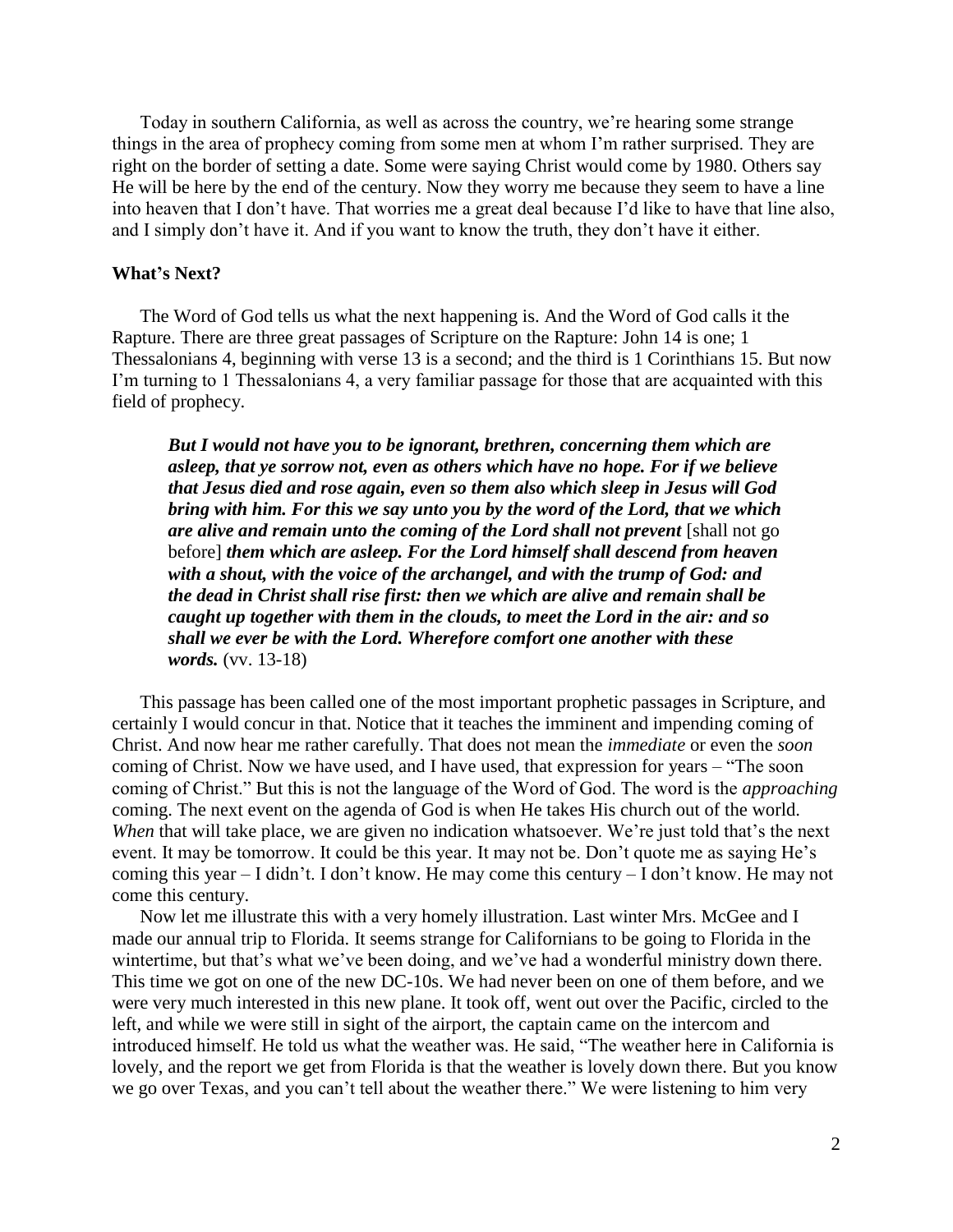intently, of course. He told us the feet at which we'd be flying. He gave us a lot of other information about this new plane, and then he said, "Our next stop is Miami."

Well, we didn't grab up our bag that we'd carried on the plane and rush for the door, because it was five hours before we would get there. Yet it was the next event, provided we didn't go by Havana (which we didn't, by the way). But that was the thing he said, "The next stop will be Miami." Yet it was five hours away. Now it was imminent all the time, but it wasn't soon coming, not for a fellow like me who doesn't like to fly. Those to me are the longest five hours that I spend – when I fly across country. I wish I could get right on and right off, but it's not quite that quick. You have to stay there until you get to the place that you're going.

## **Imminent Coming**

Now the thing that the Word of God teaches is the imminent coming of Christ, not necessarily the soon coming, although it's the thing we're to look for all the time. Now Paul put it just like that. Paul believed that Jesus could return in his lifetime. He never did say Jesus *would* return. He did not know. He just said He *could* return, and that means the imminent coming of Christ. For instance, he says here, "We which are alive and remain unto the coming of the Lord." Paul expected to be in that "we" group, but he wasn't. There have been many generations since then. Also he said something else to a young preacher: "Looking for that blessed hope, and the glorious appearing of the great God and our Saviour, Jesus Christ" (Titus 2:13).

This is something to look for. And, my friend, if some friends are not due for ten hours, you don't go out and start waiting for them. But if they might come any time within the ten hours, you can go out and wait for them. That was exactly the position of the apostle Paul. And that, I think, should be our position today.

Now Paul labeled this event, when the Lord Jesus would come and take His own out of the world, the Rapture. Today there is a group of the amillennial brethren who like to say that the Bible does not use the word *Rapture* at all, that it's not a Bible term and we ought not to use it. May I say to you that the Bible *does* use this term. Will you notice verse 17: "Then we which are alive and remain shall be caught up together with them in the clouds, to meet the Lord in the air."

Now *caught up* in the Greek is *harpazo*, and it has several meanings. It means "caught up," "to grasp hastily," "to snatch up," "to lift," "to transport." It means "to rapture" – that's one of the meanings of it. Therefore it is a Bible word. Now if they don't like the word *rapture*, then I suggest they call it *harpazo*, because they all mean the same. It's the Rapture of the church that he's talking about.

Now another rather startling thing here is that actually the primary consideration is not the Rapture. Really, it's not. The precise question is this: What about believers who die before the Rapture? That is the question which Paul is answering.

Now the background is simply this. Paul went to Thessalonica on his second missionary journey. Paul had covered the ground that he and Barnabas had been over on the first missionary journey. And we would gather from what Dr. Luke says in the book of Acts that all Paul and his party, with Silas and Timothy, intended to do was widen the circumference of that circle. Dr. Luke says he attempted to go down into Asia where Ephesus was the chief city and one of the greatest cities of the Roman Empire, but the Spirit of God put up a roadblock and would not let him go south. So Paul thought that if he couldn't go south, certainly he was to go north, since along the southern coast of the Black Sea there was a very large group of Jews and Gentiles that had settled in that area.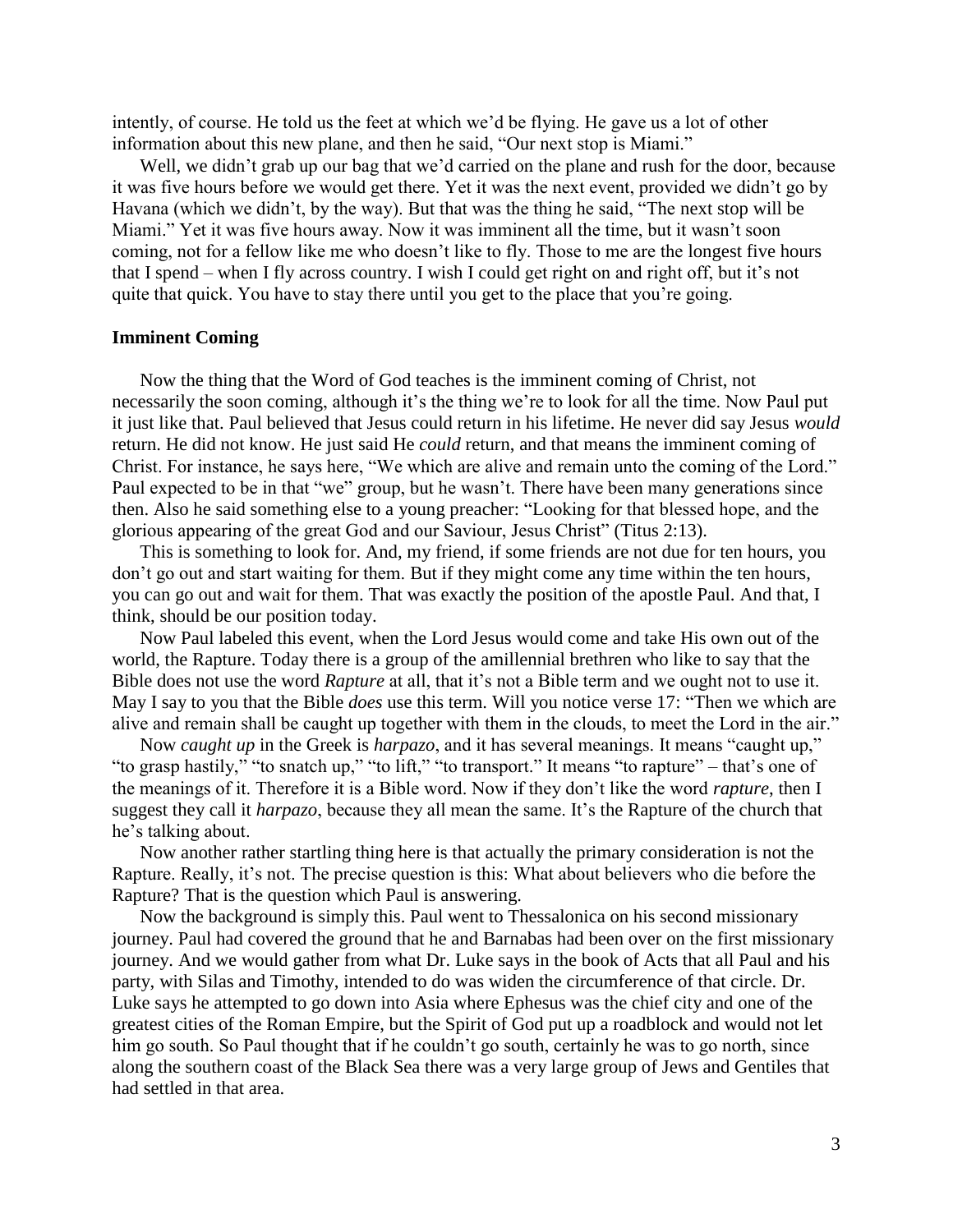And Paul started out. Again the Spirit of God put up a roadblock. Therefore he's bottled in now. He has come from the east; he can't go south; he can't go north. He can go only one direction, west. You can see it was not Horace Greeley of the New York *Sun* who first said, "Go west, young man, go west." It was the Spirit of God speaking to the apostle Paul. He came to Troas and was given the vision of the man of Macedonia. He crossed over to Neapolis, went to Philippi, and founded a church there. Then he continued overland and came to the city of Thessalonica where he had a great ministry. We are told: "And Paul, as his manner was, went in unto them, and three sabbath days reasoned with them out of the scriptures" (Acts 17:2).

He was there three Sabbath days, which means he was there less than one month. During that period he performed a herculean task. He did the work of a missionary. He opened up new territory and made new converts. Many were led to a saving knowledge of Christ. A local church was established, and he taught them the great truths of the Christian faith. He taught them, among other things, that the Rapture might occur at any moment. Paul then left Thessalonica. I say he left – he was run out of town. His enemies set the city in an uproar. He had to leave. Then he went down to Berea. I don't know how long he was in Berea, but there he formed a church. After that he went on to Athens, and he was there for quite a while. How long I do not know. He waited and waited for Silas and Timothy to come, but they didn't show, so he went on down to Corinth and waited there. And he had a ministry in Corinth also.

During that period Silas and Timothy joined him, bringing word from the Thessalonian church. It was a good word. It was news of how the Word of God was growing. But the Thessalonians, you see, only had Paul there for a month. They had been taught all the great truths, but there were many details that hadn't been told them. And in that interval, from the time that Paul left them until Silas and Timothy joined him, quite a few of the believers had died. And a question arose in the minds of the believers, "What about our beloved dead? Did they miss the Rapture?" And by the way, that means Paul had taught them it might occur at any moment, or they wouldn't have had the question in their minds. Their concern was, will the dead be included in the Rapture? Now at that time this was a pertinent question.

Of course, we've come a long way since then. Nineteen hundred years have gone by, and literally millions of believers have already gone down through the doorway of death; the spirits of multitudes of them have gone into the presence of Christ. Therefore, most of the church has already gone ahead, and today, comparatively speaking, a very small minority remains in the world.

### **The Rapture and the Dead**

Now what about the Rapture and the dead? That is the question which Paul is going to answer. Now listen to him. He says: "But I would not have you to be ignorant, brethren." I love the way Paul says that. Paul was a very astute and a very diplomatic preacher. He would declare the truth, of course – he never compromised – but Paul did use the very acme of politeness. He said, "I would not have you to be ignorant, brethren." And when Paul said that, you can put it down that the brethren were ignorant. That is a nice way of saying it, though, you see. He didn't come out flatfooted and say, "You're ignorant over there. You don't know." He didn't put it like that. He said, "I would not have you to be ignorant, brethren, concerning them which are asleep, that ye sorrow not, even as others which have no hope"  $(1$  Thessalonians 4:13).

And death was pretty hopeless in the Roman world. The religions of paganism have never been able to offer much hope after death. Actually, today the modern thinking of philosophy and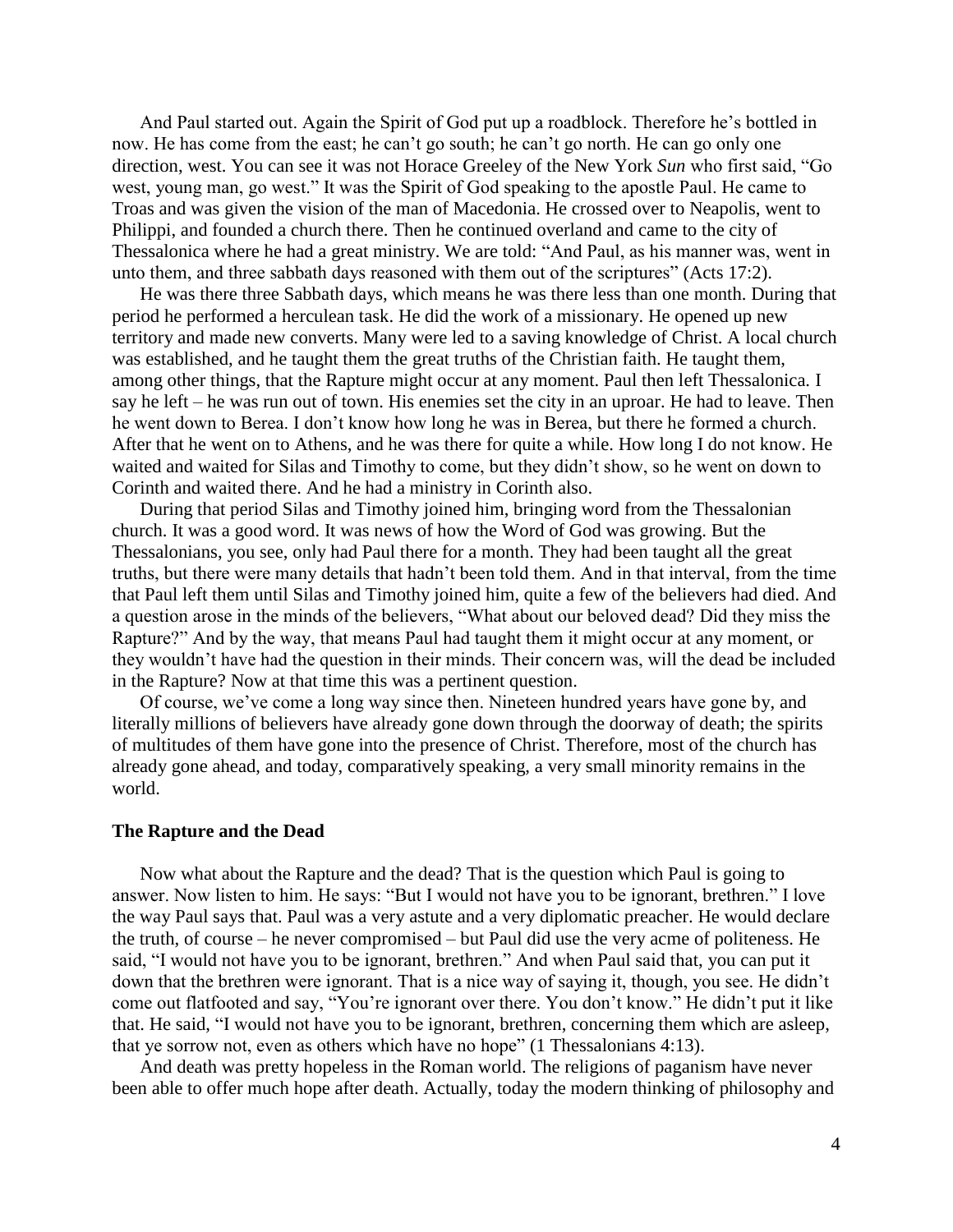psychology, and the lifestyle of most people, has left eternity out. They don't like to think about it. A man said to me, "Don't talk to me about that. I don't like to think about it. Keep that buried. I just don't want to hear about it at all."

In Thessalonica archeologists have found in their excavations an inscription on a stone that reads, "After death no reviving. After the grave no meeting again." Theocritus, a Greek philosopher and poet, wrote, "Hopes are among the living. The dead are without hope." So the pagan world had no hope at all. And today when I conduct a funeral (and I'm sure other pastors have the same experience), very frankly, I can always tell whether the one who has passed on and the loved ones of the deceased are Christians or not. You listen to an unsaved person weep at a funeral. My friend, it's the weeping of the hopeless and the helpless.

May I say to you, it's an awful thing to have no hope in this world today. It's a terrible thing when death comes and you have no hope, my friend. The motto of the Roman world was: "Eat, drink, and be merry; for tomorrow you die." And that's the way multitudes are living in this world today, by the way.

Now Paul says, "I don't want you to sorrow as those who have no hope. You *have* a hope concerning those who are sleeping." And that, may I say, is one of the loveliest things that Paul could have said.

Now *sleeping* is another word that I'd like to call attention to. In the Greek it's *koimaomai*, and it means "those that are lying asleep." I got down my classical Greek lexicon some time ago and found the word meant "to go to bed" back in classical times. And you know, you can't put a spirit to bed. You couldn't put your soul to bed to save your life. Which end would you stick in the bed if you put your soul to bed, my friend? It's utterly preposterous to use words like this in reference to the death of the soul. The soul never sleeps. The moment a person dies, if he's a child of God, Paul says he is "absent from the body; present with the Lord." But the body is put to sleep, and we'll see that in a few moments and talk about it. And I can't think of a lovelier word to use for death than *sleep*. Sleep never refers to the soul because the very language itself means to lie down, and only the body can lie down.

This is the same word, by the way, that's used of natural sleep. In Luke 22:45 we read that at the Garden of Gethsemane, "when he rose up from prayer, and was come to his disciples, he found them sleeping for sorrow." Peter, James, and John were asleep. In Acts 12:6 you have that word again. "Peter was sleeping between two soldiers." That fellow Simon Peter didn't seem to have much of a problem sleeping. He could sleep at the Garden of Gethsemane or go to sleep between two soldiers. We can say one thing about him. He did not suffer from insomnia; he was able to sleep at night. So this is the same word that's used of the body of a believer, and it's a very wonderful word.

Now why would that word be used to speak of the body? I have several suggestions to make. The first one is the similarity of sleep to death. A sleeping body and a dead body are similar. I'm sure that you've been to a funeral and you've heard someone say, "Oh, he looks just like he's asleep." And if you want to know the truth, if he is a child of God, that body is asleep. That's the picture. That's the way the Word of God says that we should look at it. And sleep is temporary. Death is also temporary. Sleep has its waking; death has its resurrection. Life is not just existence, and death therefore would not be just nonexistence.

Then there's another reason I'd like to suggest to you why this word is used. The very derivation of the word for sleep goes back to a word *keimai*, and *keimai* means "to lie down" It always refers to the body. And the interesting thing is that the word Paul always uses for resurrection is *anastasis*, which means "to stand up." *Histemi* means "to cause to stand." *Ana*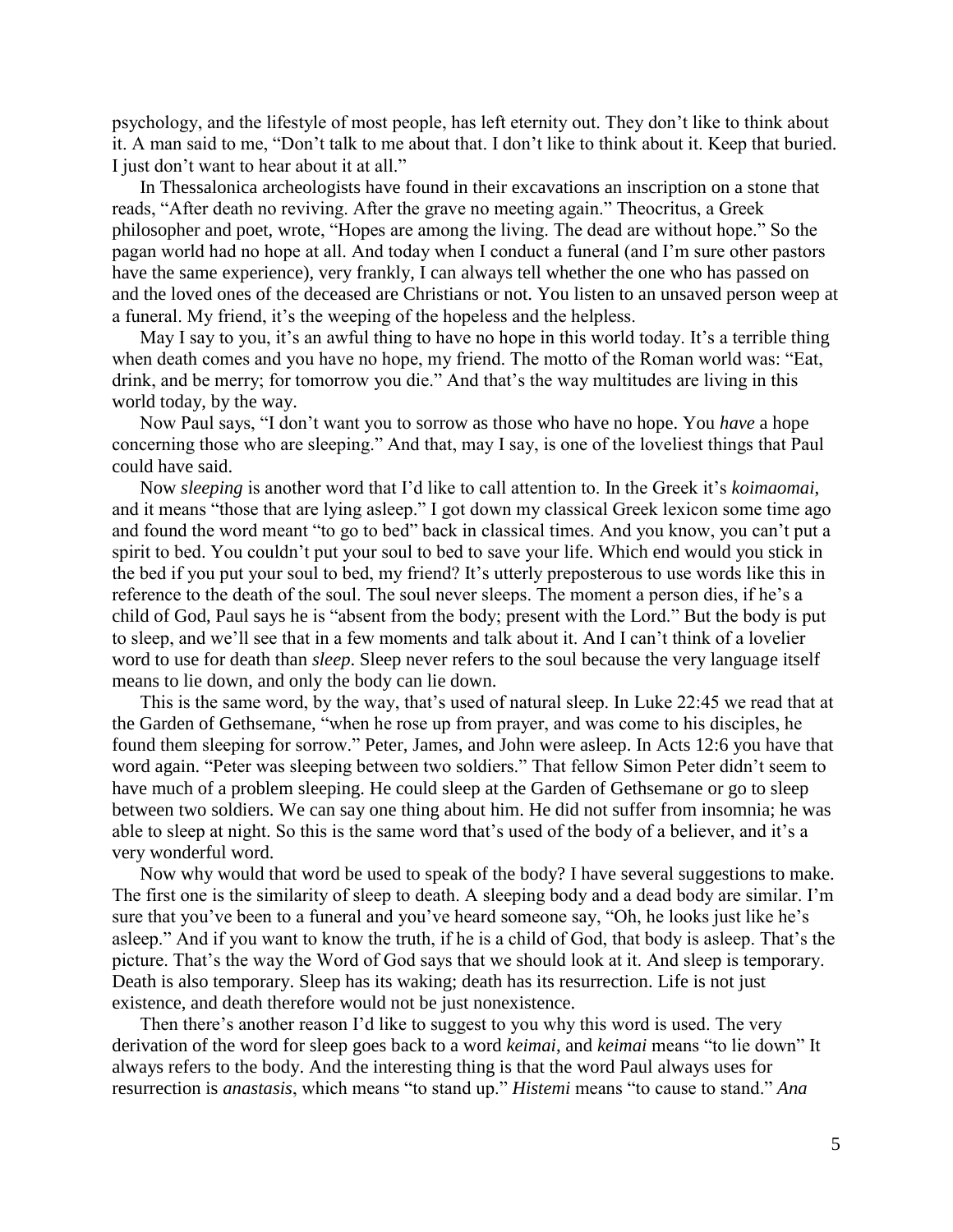means "up." And, my friend, may I say to you, resurrection refers only to the body, never to the soul or spirit. The spirit has gone to be with Christ. You remember the Word of God makes it very clear. God said to man, "In the day that you eat of that tree you will die" Then when he disobeyed and ate of it, God told him: "In the sweat of thy face shalt thou eat bread, till thou return unto the ground; for out of it wast thou taken: for dust thou art, and unto dust shalt thou return" (Genesis 3:19).

In other words, you were taken out of the dust, as far as your body is concerned, and you're going to be put right back there. Solomon put it this way: "Then shall the dust return to the earth as it was: and the spirit shall return unto God who gave it" (Ecclesiastes 12:7). So it is the body that lies down in death. It is the body that's raised up in resurrection.

Many years ago in the city of New York (in fact, it was way back in the day when liberalism was called modernism, back in the 1920s), there was an argument about whether resurrection was spiritual. The liberal even today claims it's spiritual. He doesn't believe in bodily resurrection at all. A very famous Greek scholar from the University of Chicago read a paper on the passage from 1 Corinthians 15: "It is sown a natural body; it is raised a spiritual body. There is a natural body, and there is a spiritual body"  $(v. 44)$ . His paper put the emphasis on the word *spiritual*. He concluded by saying, "Now, brethren, you can see that resurrection is spiritual because it says it's spiritual." The liberals all applauded, and somebody made a motion that they print that manuscript and circulate it.

Well, a very fine Greek scholar was there, and he stood up. And when he stood up all the liberals were a little uneasy. He could ask very embarrassing questions. He said, "I'd like to ask the author of the paper a question." Very reluctantly, the good doctor stood up. "Now, doctor, which is stronger, a noun or an adjective? A very simple question, but I'd like for you to answer  $it$ ."

He could see the direction he was going and didn't want to answer it, but he had to. "Well," he said, "a noun is stronger, of course."

"Now, doctor, I'm amazed that you presented the paper that you did today. You put the emphasis upon an adjective, and the strong word is the noun. Now, let's look at that again, 'It is sown a natural body; it is raised a spiritual *body*'." He said, "The only thing that is carried over in resurrection is the body. It's one kind of body when it dies, a natural body. It's raised a body, but a spiritual body, dominated now by the spirit – but it's still a body."

And, you know, they never did publish that paper They decided it would be better not to publish it. May I say to you, just a simple little exercise in grammar would have answered this great professor's whole manuscript and his entire argument which he presented at that time.

## **The Tent of the Body**

Now I want to turn to a passage of Scripture that's related here. It's 2 Corinthians 5. Paul begins: "For we know ..." He's writing to believers now that know something. You notice he approaches it differently. He doesn't say, "I would not have you ignorant." He says, "We know"—we know something. "For we know that if our earthly house of this tabernacle [the word is "tent"] were dissolved, we have a building of God, an house not made with hands, eternal in the heavens"  $(v, 1)$ .

Paul calls this body that you and I live in a tent, just a flimsy little tent. That's all in the world it is. And our bodies are very flimsy, by the way. I found out that seven spots on your lungs could put you out of business. My, these little old tents that we live in are fragile. They can fall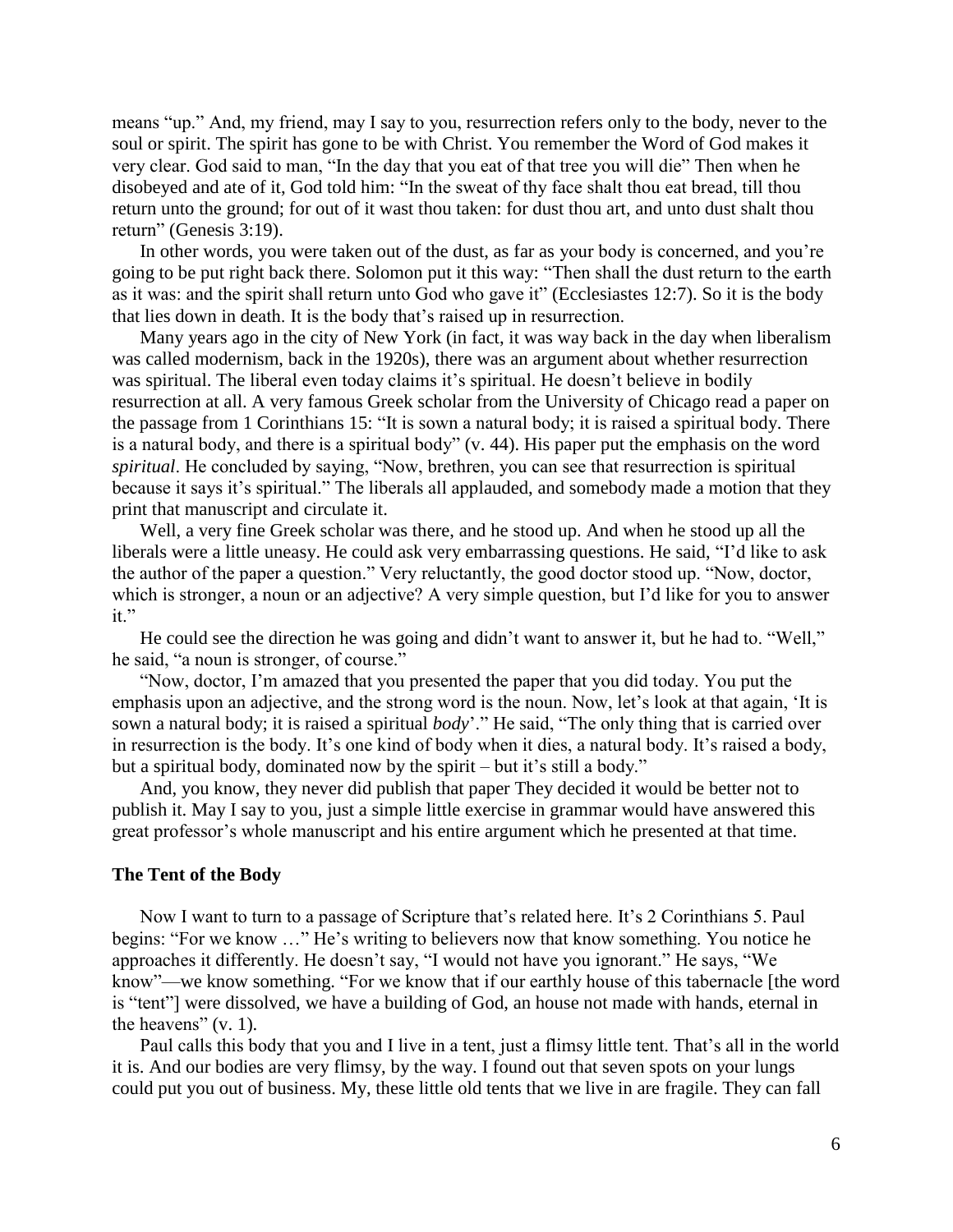down most any time. And some of them are getting old now. I know that mine is beginning to wear out. But I'm thankful that He may give me a few more years. I want to stay in this tent in spite of the fact that it's got a lot of aches and pains.

Now you will notice, Paul says: "For in this we groan, earnestly desiring to be clothed upon with our house which is from heaven"  $(v, 2)$ . Now let me just drop down to verse 4. "For we that are in this tabernacle do groan." Have you found that to be true? I sleep upstairs, and I used to come bounding down those steps. Twenty years ago I could do it easily. You ought to see me go down the steps now. I hold onto the side, take one step at a time, and groan at every step. My wife tells me, "You ought not to groan." And I say, "It's scriptural to groan." And I believe it is. I think that it's natural to groan in these bodies.

*For we that are in this tabernacle do groan, being burdened: not for that we would be unclothed, but clothed upon, that mortality might be swallowed up of life. Now he that hath wrought us for the selfsame thing is God, who also hath given unto us the earnest of the Spirit. Therefore we are always confident, knowing that, whilst we are at home in the body, we are absent from the Lord.*  (vv. 4-6)

Now we're home down here in the body, yet we're absent from the Lord today. But one of these days something is going to happen. "(For we walk by faith, not by sight:) We are confident, I say, and willing rather to be absent from the body, and to be present [at home] with the Lord" (vv. 7, 8). If you are a believer, the minute you leave this body, you're going home. And the body is put to sleep. That's the way the early Christians spoke of their own who died. In fact, they called the place of burial, the graveyard, the *koimeterion*, and that really means a rest house for strangers. It was the word for the inn that was closed to Mary and Joseph. Such places were all through the Roman Empire, and we get from it our word *cemetery* today. A cemetery is a resting place, a sleeping place. What do we call sleeping places today? We call them motels and hotels. You don't weep, do you, when your loved ones write, "We're going to spend a week at the Hilton Hotel in San Francisco"? We congratulate them and think it's wonderful. We miss them if they're close to us and are going to be away from us, but they're asleep up in the Hilton Hotel and will be for seven straight nights. Well, that was the feeling of the early church. They took their loved ones and put them out in the cemetery, in the ground, when they were asleep in death, and called it the *koimeterion*.

And let me just add this (although I know that I get in controversial places, but I have always done that) there's a great deal being said today about cremation, whether Christians ought to cremate. Now, very frankly, I don't think it makes very much difference as far as the individual is concerned, but I don't believe in it, and I don't think a Christian ought to practice it. I'll tell you why. An undertaker in Pasadena, who is also an aviator, told me that he made good money in taking the ashes of unsaved people and scattering them out over the Pacific.

Do you know why? The unsaved man says, "God, I dare You to bring me back. I don't want to be back." They want death to be the end of it. But, you see, the early church said, "This is not the end. We're just putting them in the motel for the week, or for just a short time. The body is asleep. They've gone to be with the Lord." Even the book of Ecclesiastes, as pessimistic as it is, speaks of the fact that the dust shall return to the earth, but the spirit will return unto its Maker. So that today we reveal our faith when, instead of cremation, we bury our loved ones in a grave.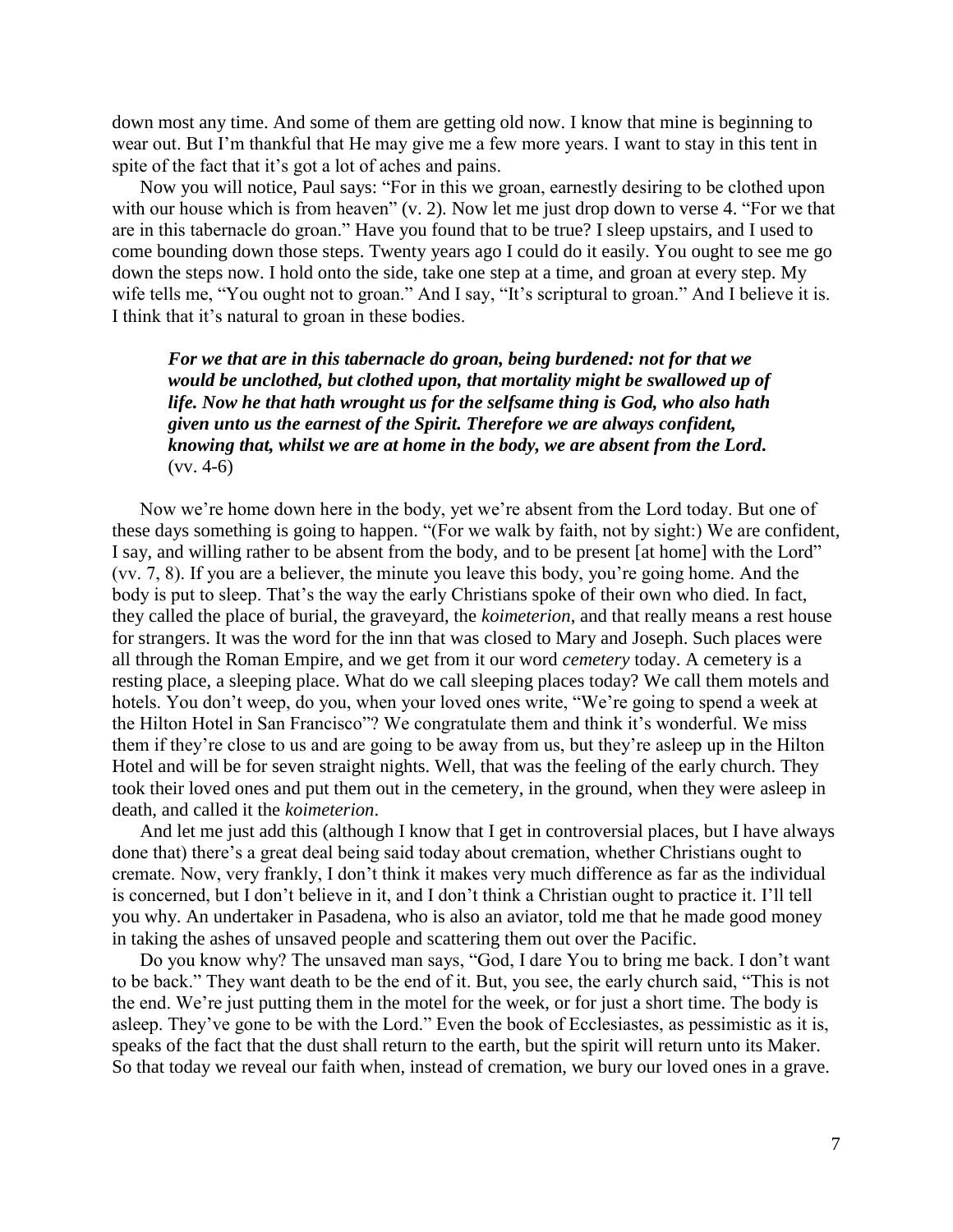## **We Will Awaken**

We believe the body is going to be awakened someday. And how will it be awakened? Will you listen to this in 1 Thessalonians, chapter 4: "For the Lord himself shall descend from heaven." And I love that. When the Lord comes to the earth to establish His kingdom at His second coming, He's going to send His angels to gather His elect, but He will not send any angels for His church.

Do you know why? Because angel ministry is not connected with the church. It's connected with Israel, never with the church. And there will be no angels connected with the Rapture. But notice here: "For the Lord himself shall descend from heaven:" He's coming Himself. I love that. *He's* coming. Our Lord is coming. Will you notice this: He "shall descend from heaven with a shout." Now what is that shout? That is a word of command. That is the word which He gave in Bethany at the grave of Lazarus, "Lazarus, come forth." That is the shout of the Son of God. Then somebody says, "Oh, you slipped up because it says 'with the voice of the archangel.'" Well, whose voice is it? It's His voice. His voice is going to be like the voice of an archangel. It's the voice of majesty. It's the quality of His voice, the authority of His voice. It's the voice of the Son of God. No archangel is there.

Let me ask you a question, and I do not mean to be irreverent. Do you think the Lord Jesus will need an archangel to help Him raise His church from the dead? I don't think so. Can you imagine Him at the tomb of Lazarus saying, "Gabriel, will you come on over here and help Me get this fellow out of here"? That is absolute blasphemy, if you ask me. He didn't do that. He didn't need to do that. My Lord was able to raise the dead. And He will be able to raise the dead at the Rapture. There will be no archangel there. His voice is like the voice of the archangel.

And then somebody says, "Wait a minute. 'And with the trump of God.' What is that?" It is the voice of the Son of God. It's still His voice. Well, somebody says, "It says that it's the trump of God." Yes, but His voice is like a trumpet. Somebody says, "Do you know that?" I know that from Scripture. Turn to Revelation 1:10 and you will find that John on the Isle of Patmos said: "I was in the Spirit on the Lord's day, and heard behind me a great voice, as of a trumpet."

And whose voice was it? He said, "I turned to see," and when he turned to see, it was the glorified Christ that he saw. His voice will be like the sound of a trumpet. It will be like an archangel's. It will be a shout, and I think it will roll over this earth, and those who are His own will rise up. Paul makes it clear here. "The dead in Christ shall rise first." And I think – beginning way back yonder with Stephen, the first martyr, and after him, the apostles – they will come.

After them, that great company of believers who were martyred during the first 200 years of the church; and then believers from century after century until it comes down to the time of those that are living. If we're living, we're just going to bring up the rear of the parade, that's all – that great parade of resurrection when He calls His own out of the grave with a shout. It will be His voice, not an archangel's, but His voice is like that of an archangel and the sound of a trumpet. Now that ought to get rid of the silly notion that Gabriel is going to blow a trumpet.

## **The Real Hope**

To begin with, I don't think Gabriel owns a trumpet. And even if he owns a trumpet, I don't think he can blow a trumpet. And I'm confident we're not talking about Gabriel here at all. It's the Son of God, and He alone is coming to claim His bride and call His church out of the world.